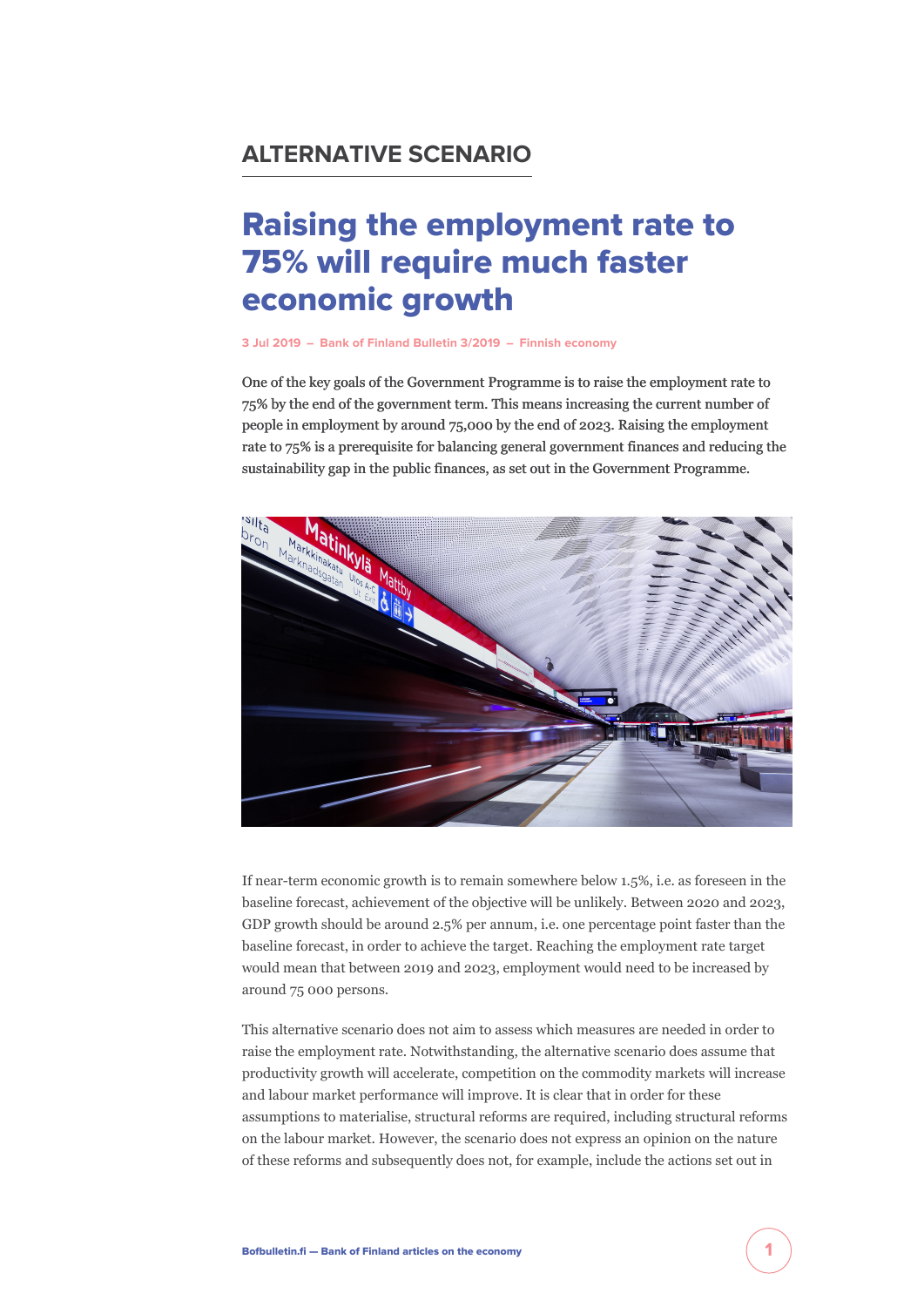the Government Programme. As the risks to Finland's international economic environment are currently on the downside, the alternative scenario assumes that the export markets will not grow faster than the baseline, but that demand will be more focused on Finnish export products. The scenario was produced using the Bank of Finland's general equilibrium model.<sup>[1]</sup>

The employment rate has markedly increased in recent years. Its trend was 72.4% in the first quarter of 2019, which is significantly higher than the peak before the financial crisis. The pick-up in economic growth, the upswing that has lasted for several years, as well as structural reforms on the labour market have increased the recruitment of new employees (Chart 1). Recent measures that have influenced the structure of the labour market include changes made to unemployment benefits that have strengthened the incentives to work. Demand for labour, in turn, has been supported by the Competitiveness Pact, which resulted in a reduction in labour costs.

#### Chart 1



Based on the estimate, between 2020 and 2023, GDP growth would have to average around 2.5% per annum, i.e. one percentage point faster than in the baseline forecast, in order to achieve the employment rate target. Raising the employment rate to 75% would require that in 2023, GDP would exceed the baseline by almost EUR 9 billion (Chart 2). Significantly faster economic growth, in turn, requires significantly improved productivity and stronger investment and export growth.

Chart 2

1. Kilponen – Ripatti – Orjasniemi – Verona, 16/2016.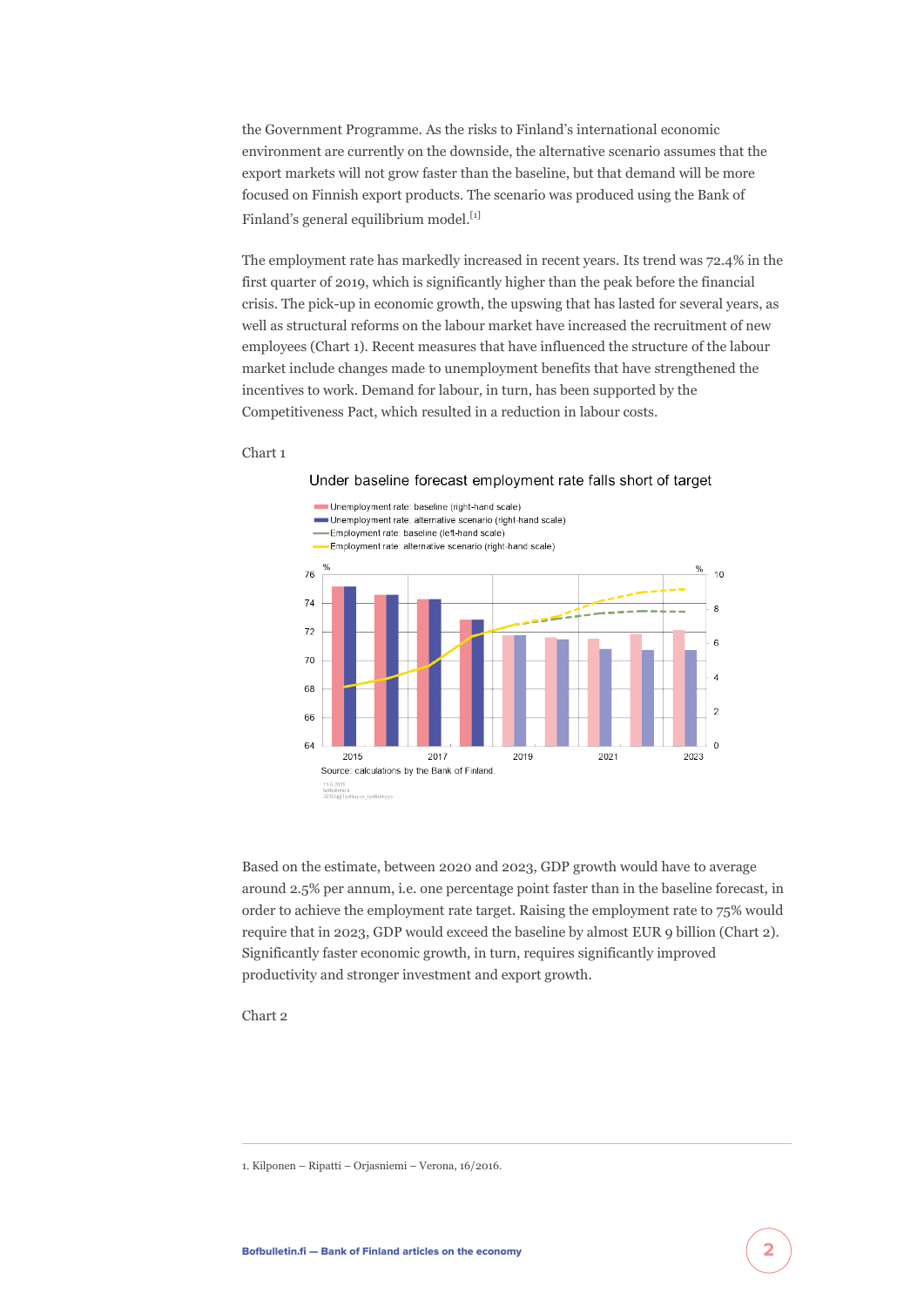

#### Employment target requires faster economic growth GDP

Structural factors behind economic growth, such as productivity growth and labour market mechanics, have a key impact on employment development. Technically, in the model estimate, productivity is expected to improve markedly faster than in the baseline forecast, which will also increase labour input over time. In the baseline forecast, productivity growth is estimated to be around 1% per annum, which is close to the historical average since the introduction of the euro. However, in the alternative scenario, productivity is estimated to grow faster than the long-term average, with an average annual growth rate of 1.5%. Growth is most affected by accelerating productivity growth and improved performance of the domestic market, whereby competition in commodity markets increases and labour market performance improves (Chart 3).





11.6.2019<br>bofbulletin.fi<br>37113@Vaih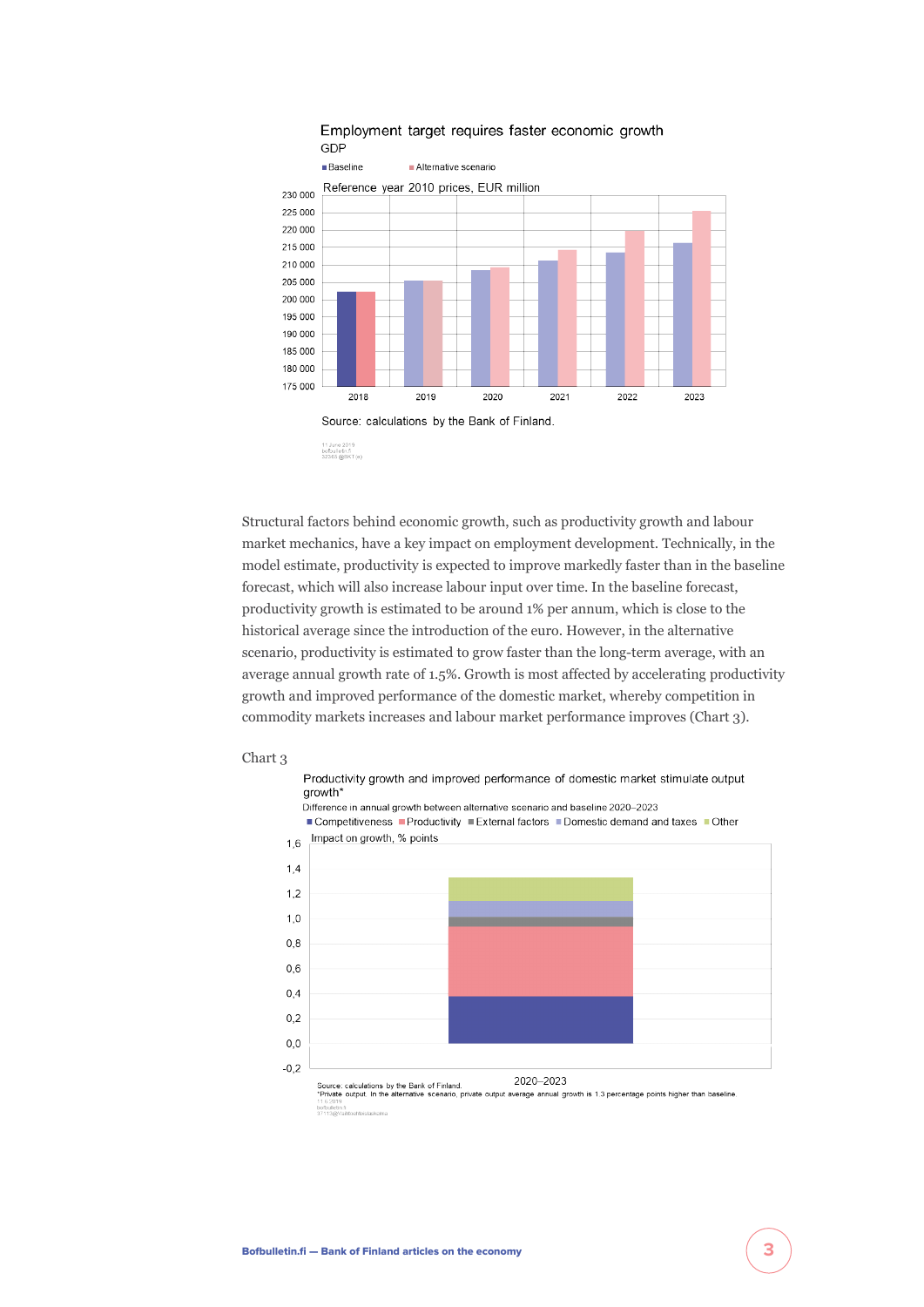The scenario assumes that from 2020 to 2023, the number of working hours grows almost parallel to the employment of 15–64-year-olds. Wages will remain on the same growth path as the baseline forecast despite markedly improved productivity growth, as labour market performance is expected to improve. Productivity growth increases domestic output and strengthens cost-competitiveness. Output growth, in turn, increases the number of working hours and persons employed. This boosts real purchasing power, as increased working hours raise the wage bill and improved productivity slows price increases.

In order to increase productivity and employment, both non-residential investment and exports must be raised significantly from their current levels. In the alternative scenario, investment and export growth will pick up markedly despite the assumption that export demand is similar to the baseline forecast. This is partly due to a marked improvement in cost-competitiveness. On the other hand, the scenario also assumes that demand will be more focused on Finnish export products than currently. Although the basic conditions in the Finnish economy for accelerating investment and export growth exist—for example, good profitability of companies, low financing costs and strengthened costcompetitiveness—the realisation of growth and exports clearly outpacing the baseline forecast also requires the dissipation of uncertainty in the global economy in order to increase the market shares of exports in a manner consistent with this scenario.

The rise of unit labour costs slows down. Higher domestic demand and growing exports also increase imports. Against a backdrop of improved price-competitiveness, net exports strengthen compared with the baseline. Investment growth is affected by enhanced productivity, which helps improve expected returns on investment. Investment picks up, boosted by exports and domestic demand. Accelerated economic activity improves the employment situation and decreases unemployment. The amelioration of the employment situation and growth of the wage bill increase households' purchasing power and private consumption.

Overall, due to higher productivity growth, the improved performance of the domestic market and the stronger competitiveness of the export sector, the alternative scenario foresees the economy adjusting to a faster growth path. The alternative scenario does not evaluate the impacts of faster economic growth on the public finances. However, significantly increased employment and, similarly, reduced unemployment would increase the imputed tax revenue for the public finances and reduce unemployment expenditure, thereby strengthening Finland's general government balance. Then again, their impact on the public finances will depend on, for example, whether strengthening the incentives to work, increasing labour policy or alleviating labour market mismatch problems would actually improve labour market performance.

Raising the employment rate to 75% during the government term would strengthen the sustainability and funding base of the public finances, as it would also increase the ratio of employed persons to the total population, i.e. the economic dependency ratio. As the population ages, the proportion of the population of working age relative to the population as a whole continues to shrink, which is why higher employment does not improve the dependency ratio to a corresponding degree. With the current population projection, the 2023 target employment rate of 75% would raise the proportion of the employed population to 46%. Thus, the dependency ratio would remain lower than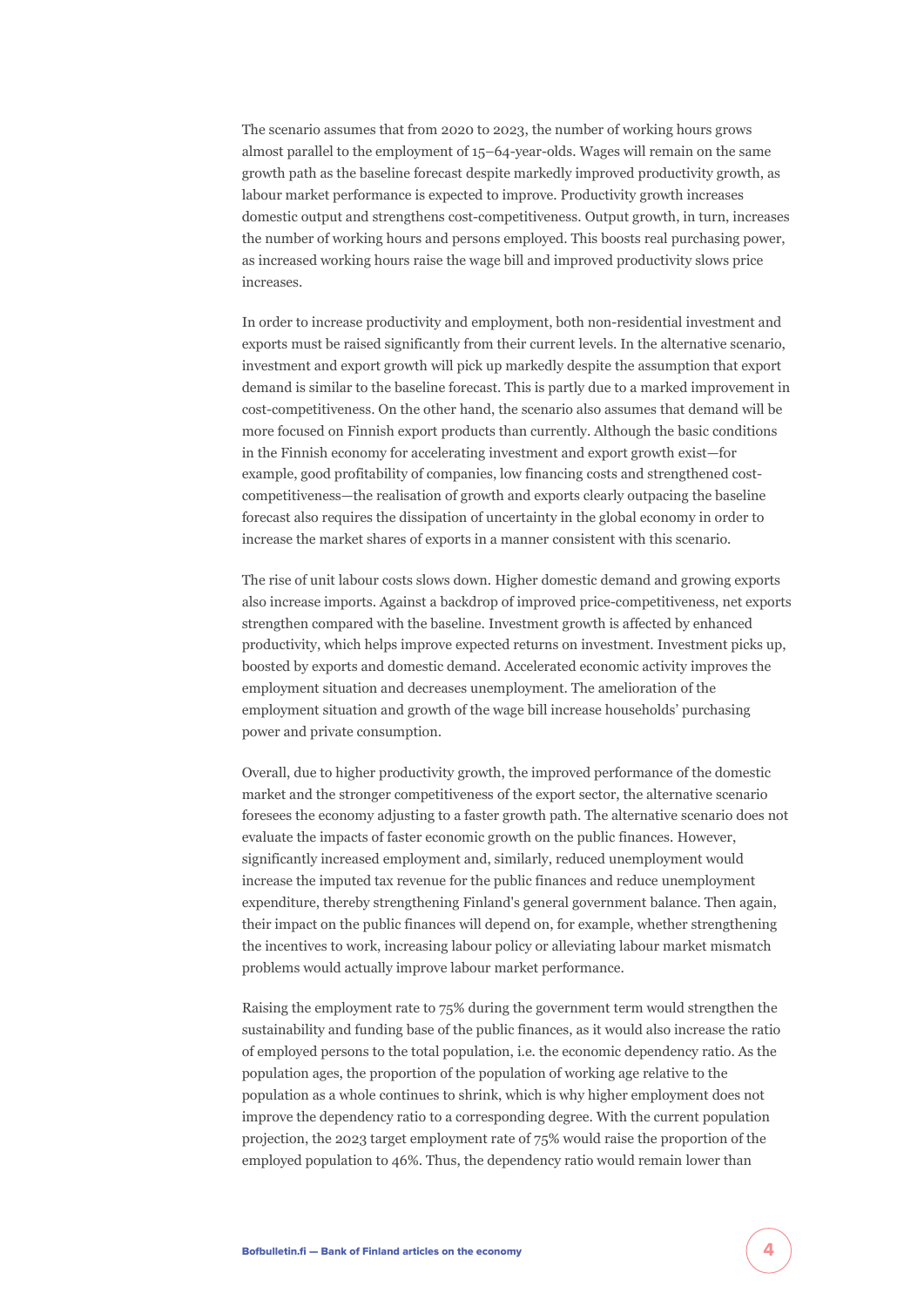before the financial crisis, even though the employment rate would be close to 5 percentage points higher (Chart 4). Correspondingly, even though the employment rate would remain at 75% after 2023, the economic dependency ratio would yet again begin to deteriorate, as the proportion of the population of working age would further decline.



#### Chart 4

The 75% employment rate target set in the Government Programme is an important target. By international standards, it would be among the highest in the OECD countries. For example, in Norway, Denmark, Sweden and Germany, the employment rate is 75% or higher. Economic structures and external demand will ultimately determine whether Finland can achieve the employment rate target.

The alternative scenario assumes that employment will rise mainly due to supply factors, but demand factors are also taken into account. Productivity and non-residential investment as well as export growth can be influenced only indirectly, for example by investing in education and research. However, the productivity impacts of such investments take time to unfold. In the current global economic situation, where there is considerable uncertainty associated with the development of export markets, a 75% employment rate is a challenging objective.

Table 1.

#### Alternative scenario: Achieving a 75% employment rate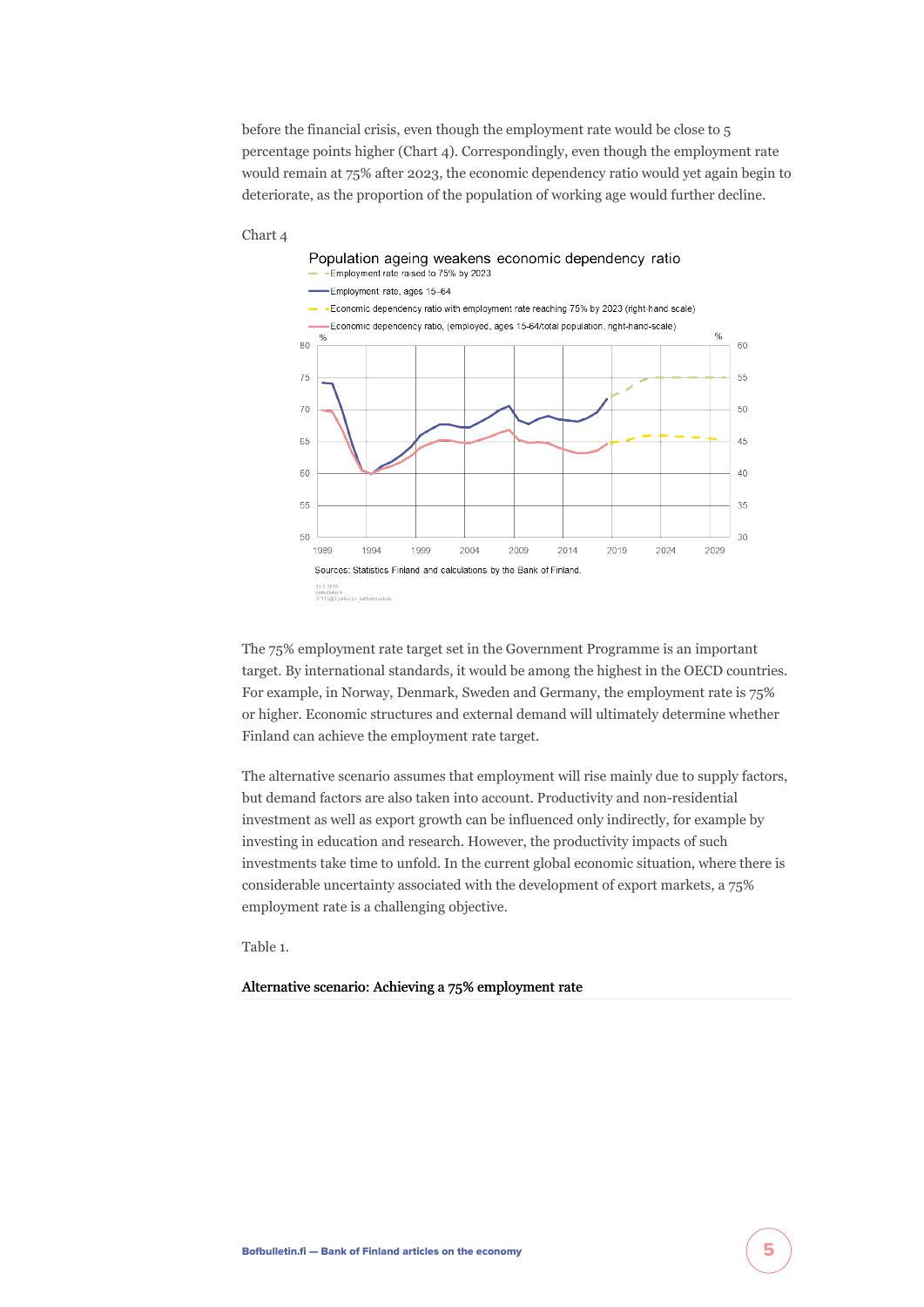|                                                                |                                | 2019 | 2020 | 2021 | 2022 | 2023 | 2023<br>level and<br>difference<br>(%) |
|----------------------------------------------------------------|--------------------------------|------|------|------|------|------|----------------------------------------|
| % change on<br>previous year,<br>unless otherwise<br>specified |                                |      |      |      |      |      |                                        |
|                                                                |                                |      |      |      |      |      |                                        |
| <b>GDP</b>                                                     | <b>Baseline</b><br>forecast    | 1.6  | 1.5  | 1.3  | 1.1  | 1.3  | 216,375                                |
|                                                                | Alternative<br>scenario        | 1.6  | 1.8  | 2.4  | 2.5  | 2.6  | 225,618                                |
|                                                                | <b>Difference</b>              | 0.0  | 0.3  | 1.1  | 1.4  | 1.3  | 4.3                                    |
|                                                                |                                |      |      |      |      |      |                                        |
| Imports                                                        | <b>Baseline</b><br>forecast    | 1.9  | 1.8  | 2.6  | 2.7  | 2.5  | 98,120                                 |
|                                                                | Alternative<br>scenario        | 1.9  | 2.0  | 3.2  | 3.5  | 3.7  | 100,850                                |
|                                                                | <b>Difference</b>              | 0.0  | 0.2  | 0.6  | 0.9  | 1.2  | 2.8                                    |
|                                                                |                                |      |      |      |      |      |                                        |
| Exports                                                        | <b>Baseline</b><br>forecast    | 2.8  | 2.1  | 2.8  | 2.6  | 2.5  | 95,013                                 |
|                                                                | Alternative<br>scenario        | 2.8  | 2.5  | 4.0  | 4.3  | 4.4  | 99,882                                 |
|                                                                | <b>Difference</b>              | 0.0  | 0.4  | 1.2  | 1.7  | 1.8  | 5.1                                    |
|                                                                |                                |      |      |      |      |      |                                        |
| Private<br>consumption                                         | <b>Baseline</b><br>forecast    | 1.3  | 1.4  | 1.4  | 1.2  | 1.2  | 117,646                                |
|                                                                | vaihtoehtoinen<br>kehitys      | 1.3  | 1.5  | 1.9  | 1.9  | 2.0  | 119,989                                |
|                                                                | <b>Difference</b>              | 0.0  | 0.1  | 0.4  | 0.7  | 0.8  | 2.0                                    |
|                                                                |                                |      |      |      |      |      |                                        |
| Private investment                                             | <b>Baseline</b><br>forecast    | 2.2  | 2.0  | 2.0  | 2.2  | 2.0  | 41,155                                 |
|                                                                | <b>Alternative</b><br>scenario | 2.2  | 3.1  | 5.4  | 5.7  | 5.4  | 45,979                                 |
|                                                                |                                |      |      |      |      |      |                                        |